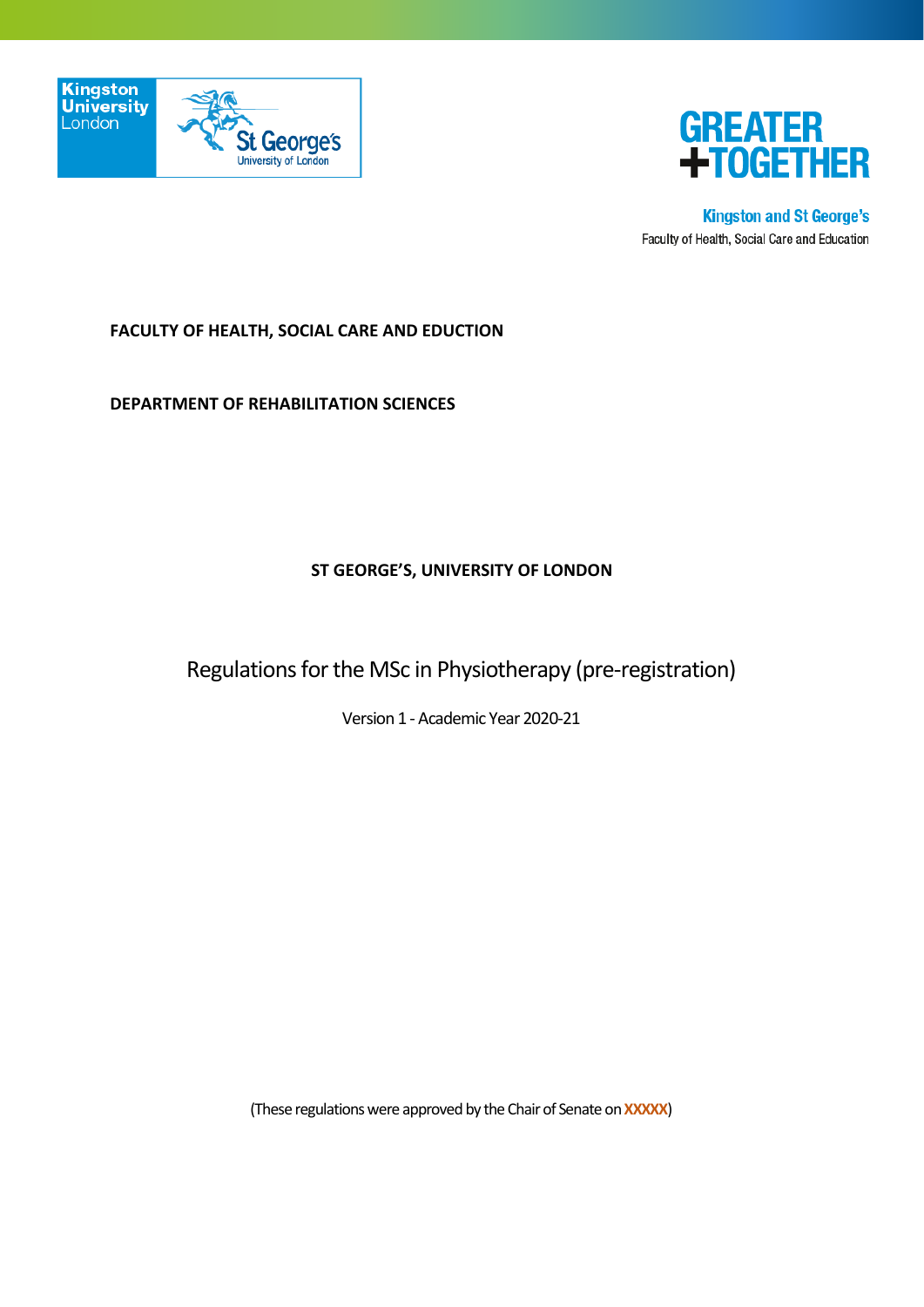# Contents

| 1.    |  |
|-------|--|
| 2.    |  |
| 3.    |  |
| 3.1   |  |
| 3.2   |  |
| 3.3   |  |
| 3.3.1 |  |
| 3.4   |  |
| 3.5   |  |
| 3.6   |  |
| 3.6   |  |
| 3.6.1 |  |
| 3.6.3 |  |
| 4.    |  |
| 5.    |  |
| 6     |  |
| 6.1   |  |
| 6.2   |  |
| 6.3   |  |
| 7     |  |
| 8.    |  |
| 9.    |  |
| 10.   |  |
| 11.   |  |
| 12.   |  |
| 13.   |  |
| 14.   |  |
| 15.   |  |
| 16.   |  |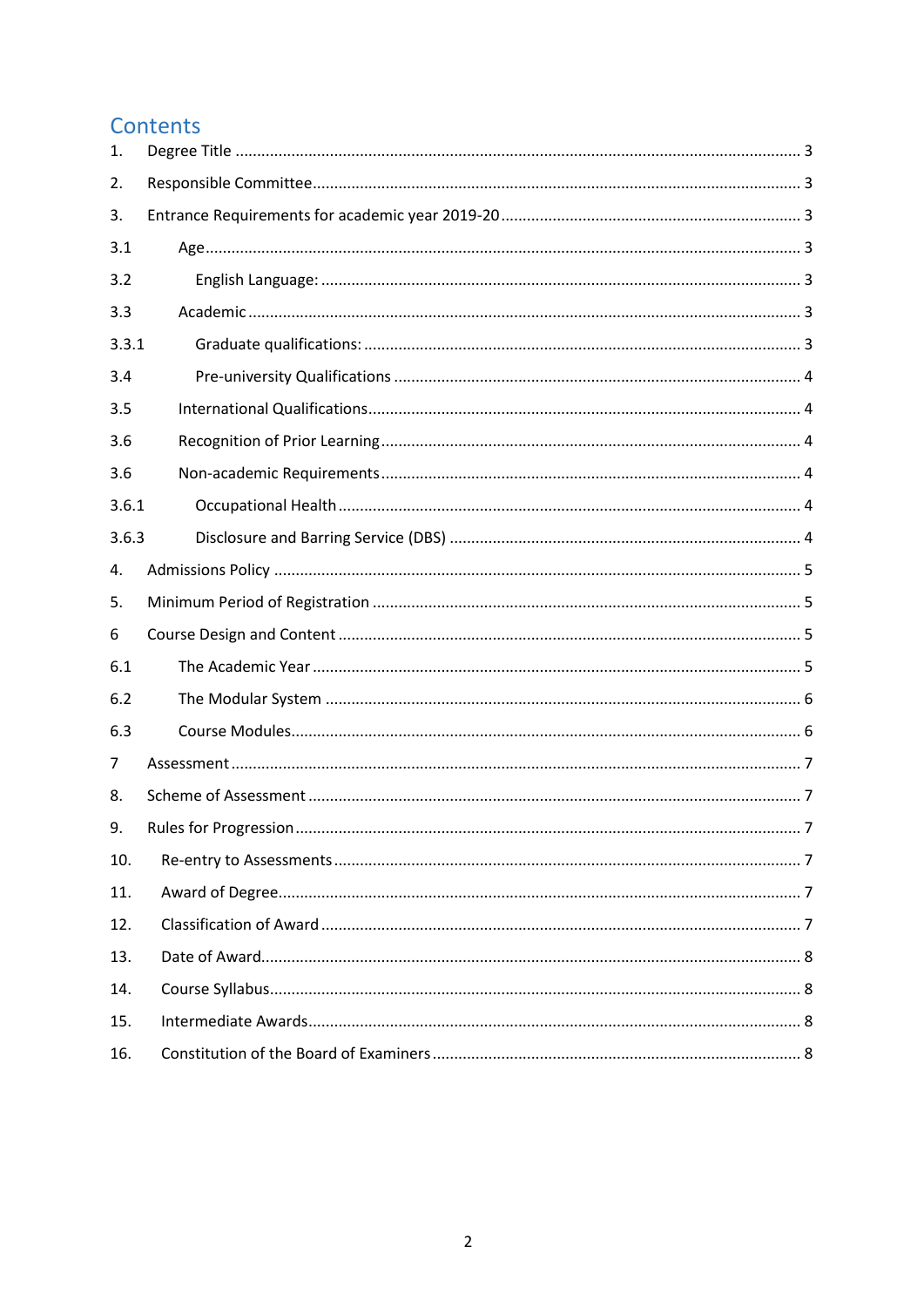# <span id="page-2-0"></span>1. Degree Title

The degree shall be known as the MSc in Physiotherapy (pre-registration) of St George's Hospital Medical School, a constituent College of the University of London.

# <span id="page-2-1"></span>2. Responsible Committee

The Pre-Registration Physiotherapy Courses Committee within the Faculty of Health, Social Care and Education shall be responsible to the Senate of SGUL for the structure, content and delivery of the degree programme.

# <span id="page-2-2"></span>3. Entrance Requirements for academic year 2019-20

## <span id="page-2-3"></span>3.1 Age

Candidates will normally have attained the age of eighteen years by the start of the programme. Younger applicants are welcomed and their qualifications will be considered in line with the SGUL Under 18' Admissions and Support Policy.

## <span id="page-2-4"></span>3.2 English Language:

3.2.1.1 If English is not the applicant's first language, he or she must sit and pass the International English Language Testing System (IELTS) with 7.0 overall and 7.0 in the Written Element (with no other section less than 6.5).

3.2.1.2 Applicants who have sat the IELTS test more than twice in one year will not be considered.

3.2.1.3 Test certificates should be dated within the last two years to be considered valid. Applicants will only be permitted to submit two test attempts undertaken within a 12 month period

## <span id="page-2-5"></span>3.3 Academic

## <span id="page-2-6"></span>3.3.1 Graduate qualifications:

3.3.1.1 Applicants are required to have obtained a minimum 2:1 honours degree in a subject related area such as Biological or Behavioural Science, Sports Science, Physiology, Health Science or Health Related Profession and ideally contain human anatomy and physiology within its programme of study.

3.3.1.2 Applicants who obtain lower than 2:1 honours undergraduate degree, or have completed their undergraduate degree outside a five year period including the year of application, will be considered if their application is supported by another master's degree or doctorate in a related subject behavioural or biological science, sports science, physiological, health science or health profession. These applicants are required to obtain a merit/distinction at master's level or a doctorate.

3.3.1.3 Those degrees that do not contain human anatomy and physiology may be required to complete an Open University Anatomy and Physiology module, recommended by the university, over the summer period prior to commencing the course.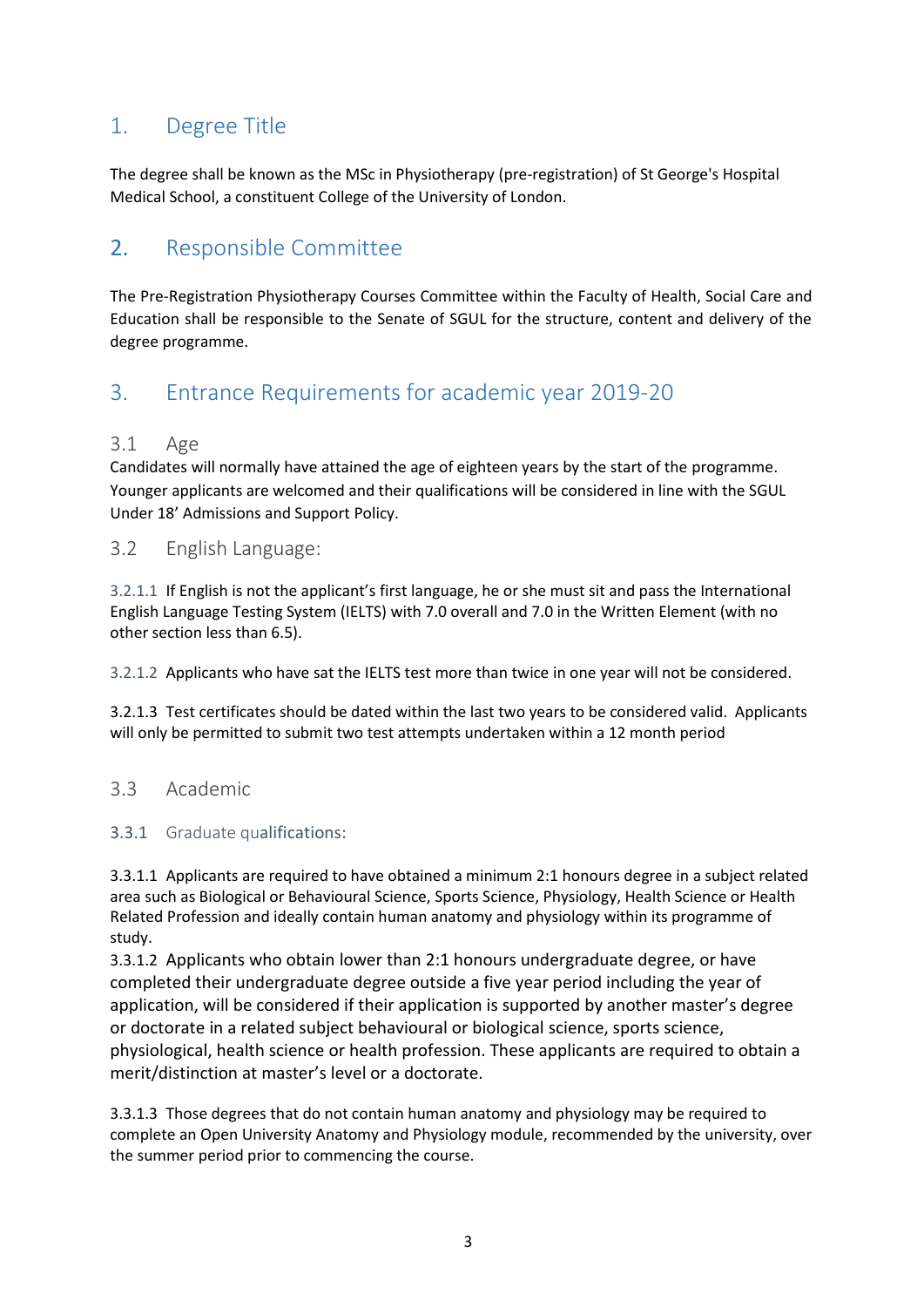3.3.1.4 Experience of the research process and/or completion of an undergraduate dissertation is essential.

## <span id="page-3-0"></span>3.4 Pre-university Qualifications

#### 3.4.1 GCSE or equivalent

3.4.1.1 All entry qualifications must be completed within a five year period including year of application. If the last academic qualification is over the five year limit, then a further period of study will be required.

3.4.1.2 Professional or work based qualifications are not considered to be academic and therefore these are not acceptable for entry.

## <span id="page-3-1"></span>3.5 International Qualifications

**ALL** International qualifications will be considered. Any qualification which is deemed to be equivalent will be considered to meet the academic requirements.

#### <span id="page-3-2"></span>3.6 Recognition of Prior Learning / Advanced Standing and Credit Transfer

In accordance with the SGUL regulations, there is no facility for applicants to transfer credits or receive Recognition of Prior Learning when undertaking the MSc Physiotherapy (pre-registration)

## <span id="page-3-3"></span>3.7 Non-academic Requirements

#### <span id="page-3-4"></span>3.7.1 Occupational Health

3.7.2 Candidates accepted onto healthcare courses are required to pass occupational health screening. When admitting candidates to study and practise as a health practitioner, St George's has an obligation to both the patients they will encounter and to the individual student. Candidates who are concerned about a health issue are strongly advised to contact the Occupational Health Team at St George's prior to applying. All offers of places at St George's/Kingston University are made subject to satisfactory health clearance and an agreement to undergo appropriate blood tests and immunisations.

3.7.2.1 All candidates will be asked to be immunised against Hepatitis B for personal safety. If an offer is made to by the School a confidential health questionnaire and further information about the process of screening for Hepatitis B will be sent. Occupational Health will provide and pay for vaccination to those who are not immunised or have not completed their Hepatitis B vaccination.

## <span id="page-3-5"></span>3.7.3 Disclosure and Barring Service (DBS)

3.7.3.1 As this course will include work with children and vulnerable adults, all applicants will be required to have an enhanced DBS disclosure. More information about this process will be sent to applicants as part of the Admissions process.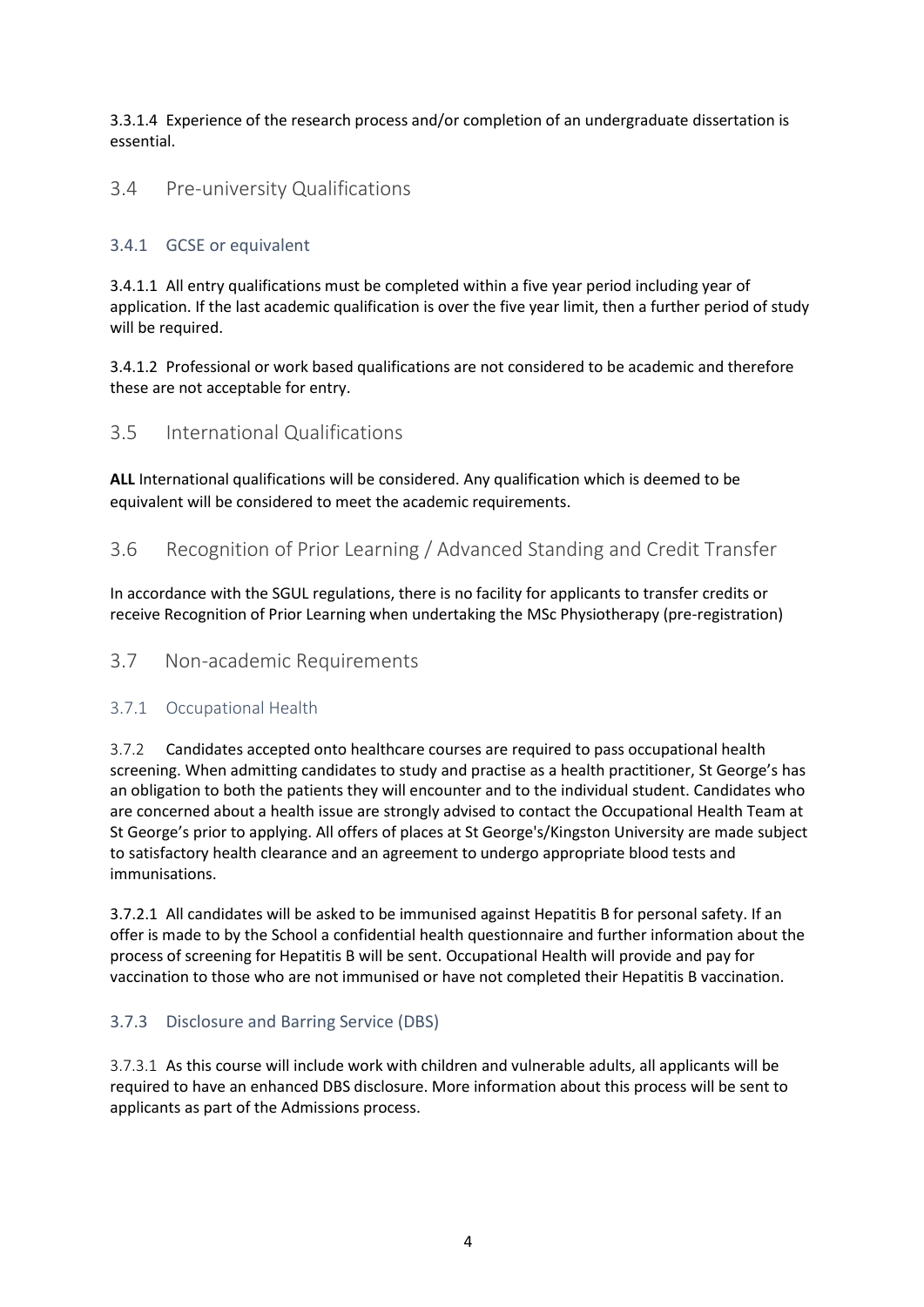# <span id="page-4-0"></span>4. Admissions Policy

4.1 The policies governing admission to the degree shall be formulated and kept under review by the Taught Post-Graduate Courses Committee. These policies shall be made in accordance with St George's Equal Opportunities Policy and Statement on Students with Disabilities.

# <span id="page-4-1"></span>5. Minimum Period of Registration

5.1 Without prejudice to the provisions above, the minimum period of registration for the award of the degree shall be 22 months and the maximum period of registration shall be 60 months.

5.2 It is recognised that some students begin a programme with previously-obtained credit. Where a student begins their studies with a significant amount of credit that is recognised prior learning (RPL) they may take less time than the minimum period of registration.

5.3 Students that have not successfully completed their study within the set maximum period set on the date of their first enrolment will be ineligible for their final award.

5.4 The maximum period of registration is not increased automatically due to periods of absence, repeat years and any deferral of assessment due to mitigating circumstances. The maximum period of registration takes precedence over any right to reassessment.

5.5 Students may apply for an extension to their maximum period of registration in line with the course regulations on the basis of mitigating circumstances. These will need to be approved by a mitigating circumstances panel and ratified by the Board of Examiners. The mitigating circumstances process is set out in the Scheme of Assessment.

# <span id="page-4-2"></span><sup>6</sup> Course Design and Content

## <span id="page-4-3"></span>6.1 The Academic Year

6.1.1 The academic years are divided into three terms:

| Year 1 |          | Year 2 |          |
|--------|----------|--------|----------|
| Term 1 | 17 weeks | Term 1 | 17 weeks |
| Term 2 | 13 weeks | Term 2 | 12 weeks |
| Term 3 | 8 weeks  | Term 3 | 9 weeks  |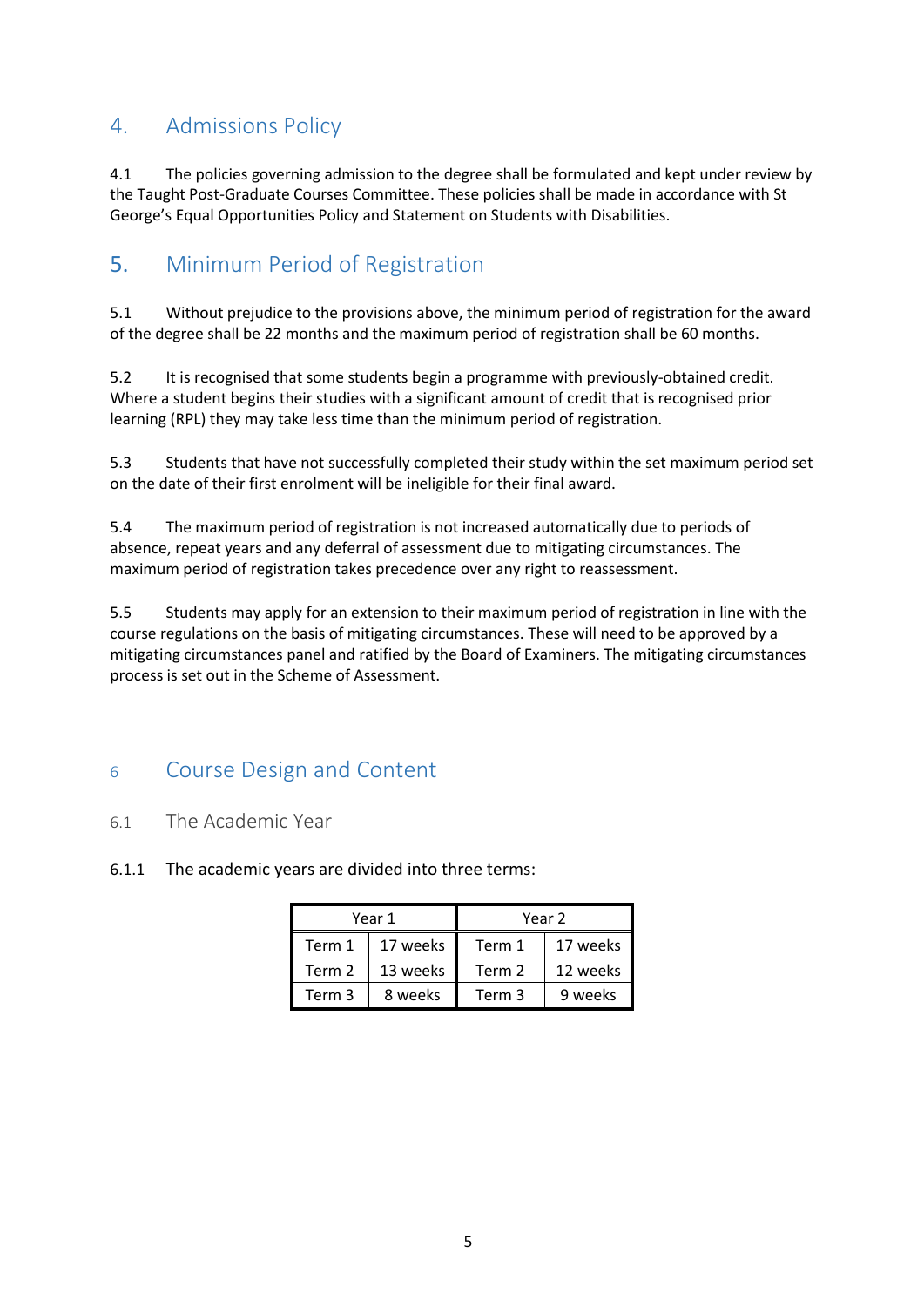## <span id="page-5-0"></span>6.2 The Modular System

6.2.1 The course consists of 12 academic modules. Students must complete 210 credits of learning for the whole programme. A single credit shall represent 10 hours of student endeavour. Modules are 15 or 30-credits. To achieve the award of MSc Physiotherapy (pre-registration), students must successfully complete all modules unless RPL has been applied for specific module credits.

6.2.2 All modules shall be taught during a single academic year.

6.2.3 The total number of modules contained within the degree programme shall be 12.

#### <span id="page-5-1"></span>6.3 Course Modules

|  | 6.3.1 The modules taught and the weighting of those modules shall be as follows: |
|--|----------------------------------------------------------------------------------|
|--|----------------------------------------------------------------------------------|

| Code       | <b>Name</b>                                      | <b>Credits</b> |
|------------|--------------------------------------------------|----------------|
| <b>TBC</b> | Foundations of Physiotherapy                     | 0              |
| <b>TBC</b> | Human Behaviour and Rehabilitation               | 30             |
| <b>TBC</b> | Musculoskeletal Physiotherapy                    | 20 (level 5)   |
| <b>TBC</b> | Neurological Physiotherapy                       | 20 (level 5)   |
| <b>TBC</b> | Cardiorespiratory Physiotherapy                  | 20 (level 5)   |
| <b>TBC</b> | <b>Evaluation and Research</b>                   | 30             |
| <b>TBC</b> | Reflective Practice (placements 1 and 2)         | 0              |
|            | Total credits for year 1                         | 120            |
| <b>TBC</b> | <b>Complex Management</b>                        | 30             |
| <b>TBC</b> | Research Project                                 | 30             |
| <b>TBC</b> | Critical Practice (placements 3, 4 and 5)        | $\Omega$       |
| <b>TBC</b> | Quality and Innovation in Health and Social Care | 15             |
| <b>TBC</b> | Personalised Professional Development            | 15             |
|            | Total credits for year 3                         | 90             |
|            | <b>Overall Credits</b>                           | 210            |

6.3.2 Two practice placements within the first year will fall within the non-credit bearing "Reflective Practice – Placements 1 and 2" module. These placements will be assessed at level 5 using the London and the Southeast Area Partnership (LSEAP) physiotherapy practice placement assessment form.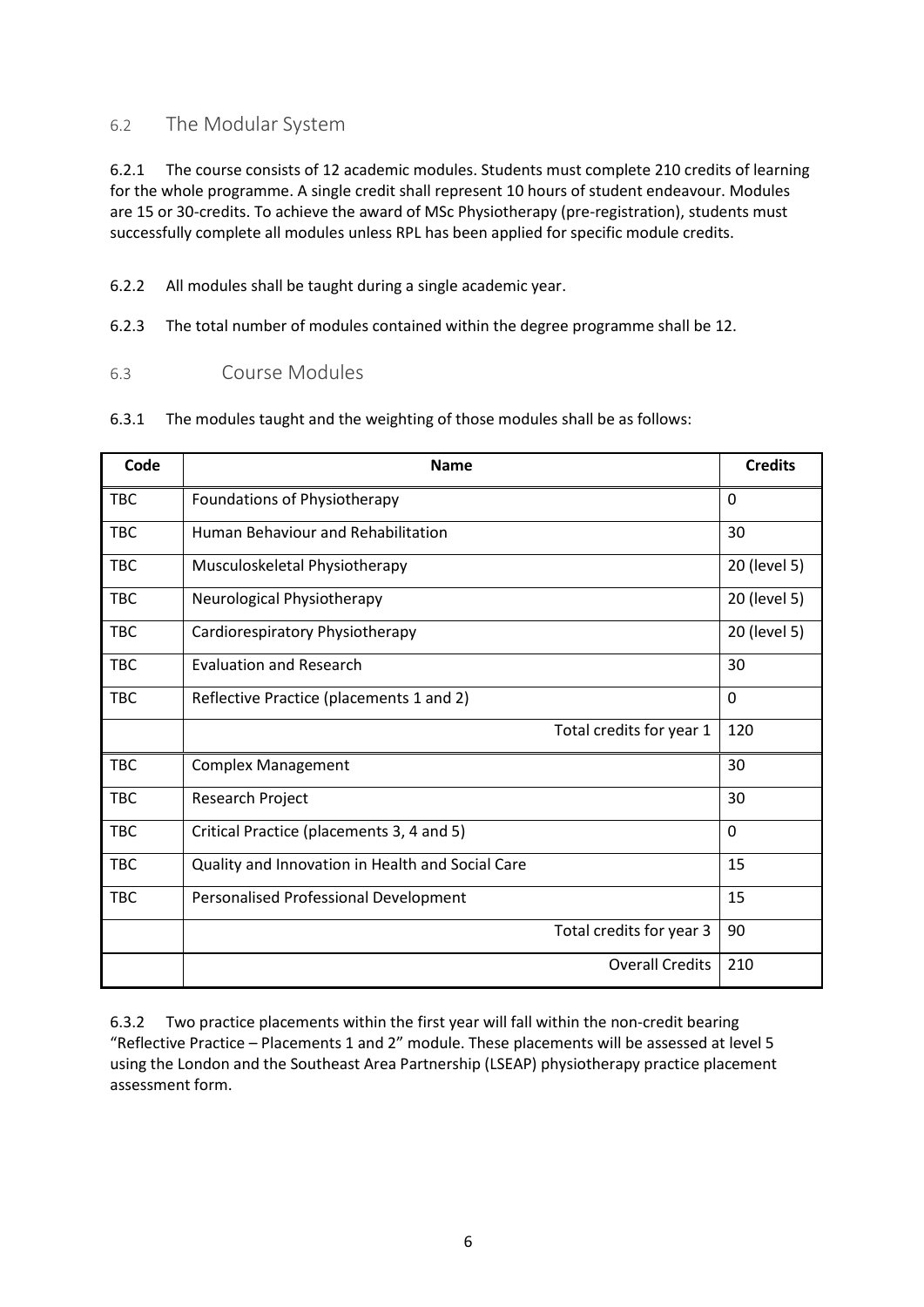6.3.3 Three placements within the second year will fall within the non-credit bearing "Critical Practice – Placements 3, 4 and 5" module. These placements will be assessed at level 6 using the London and the Southeast Area Partnership (LSEAP) physiotherapy practice placements assessment form.

6.3.4 Students are required to experience a broad range of placements which are representative of the current scope of graduate physiotherapy practice (e.g. acute, non-acute and community care, older peoples' services, cardio-respiratory, neurological, musculoskeletal).

# <span id="page-6-0"></span><sup>7</sup> Assessment

# 7.1 Forms of Assessment

Assessment shall take various forms. Written examinations shall include short answer and multiple choice exams, and essays. Practical examinations shall include interactive practical examinations (IPE) and objective structured practical examinations (OSPE). Continuous assessment may include extended essays, reviews, reports, research proposals, seminar and oral presentations, poster presentations, practice placement assessments, reflective portfolios, critical reviews, research projects, peer and self assessments.

## 7.2 Timing of Assessments

Assessments shall be distributed throughout the year in order to moderate the students' load. Detailed information on the timing of assessments can be found in the Scheme of Assessment.

# <span id="page-6-1"></span>8. Scheme of Assessment

The Pre-Registration Physiotherapy Courses Committee shall prescribe a Scheme of Assessment for each component part of the degree course in accordance with Regulation 7 of the General Regulations for Students and Programmes of Study.

Please see the **Scheme of Assessment**

# <span id="page-6-2"></span>9. Rules for Progression

Please see the **Scheme of Assessment**

# <span id="page-6-3"></span>10. Re-entry to Assessments

Please see the **Scheme of Assessment**

# <span id="page-6-4"></span>11. Award of Degree

To qualify for the award of the degree, students must complete all the course requirements and must pass all modules.

# <span id="page-6-5"></span>12. Classification of Award

The relationship between grades, marks and their interpretation in the award of degree classifications is set out in the **Scheme of Assessment**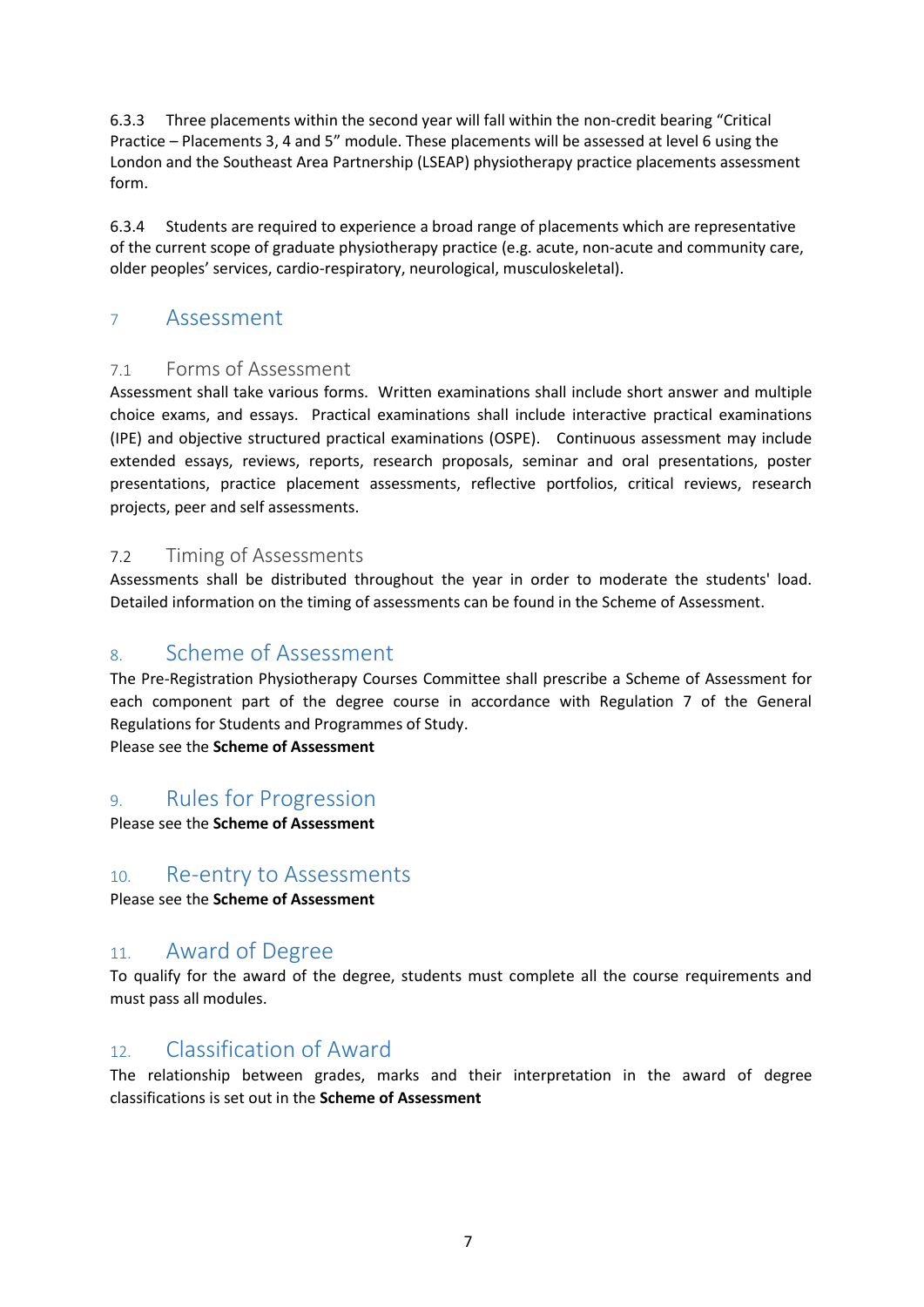# <span id="page-7-0"></span>13. Date of Award

The date of the award of the degree shall be the date of the Board of Examiners meeting at which the award is conferred.

# <span id="page-7-1"></span>14. Course Syllabus

A detailed syllabus for each component part of the degree course shall be prescribed by the Pre-Registration Physiotherapy Courses Committee and shall be published to staff and students.

# <span id="page-7-2"></span>15. Intermediate Awards

Please see the **Scheme of Assessment**

# <span id="page-7-3"></span>16. Constitution of the Board of Examiners

## 16.1 Appointment and Accountability

The Board of Examiners for the MSc (pre-registration) Degree in Physiotherapy is appointed by the Senate for each academic year (starting 1 October) to conduct examinations for that degree at St George's in accordance with the Regulations and the Schemes of Assessment for that course.

#### 16.2 Membership

The Board shall consist of:

- a. A Chair who shall be an Internal Examiner
- b. At least two further Internal Examiners
- c. At least two External Examiners

## 16.3 Appointment of the Board

16.3.1 In March of each year the Principal, acting on the advice of the Dean of the Faculty of Health, Social Care and Education, shall nominate the Chair of the Board who shall normally be the Head of the School of Rehabilitation Sciences. To be eligible for nomination, a person must be a member of the academic staff of SGUL or hold an honorary academic appointment and have at least three years' experience of examining. These nominations shall be confirmed by the Senate in April.

16.3.2 Each year the Academic Registrar shall invite the Dean of the Faculty of Health, Social Care and Education, acting on the advice of the Taught Post-Graduate Courses Committee, to nominate Internal Examiners and External Examiners for the coming academic year.

16.3.3 To be eligible for nomination as an Internal Examiner, a person must be a member of the academic staff of SGUL or hold an honorary academic appointment.